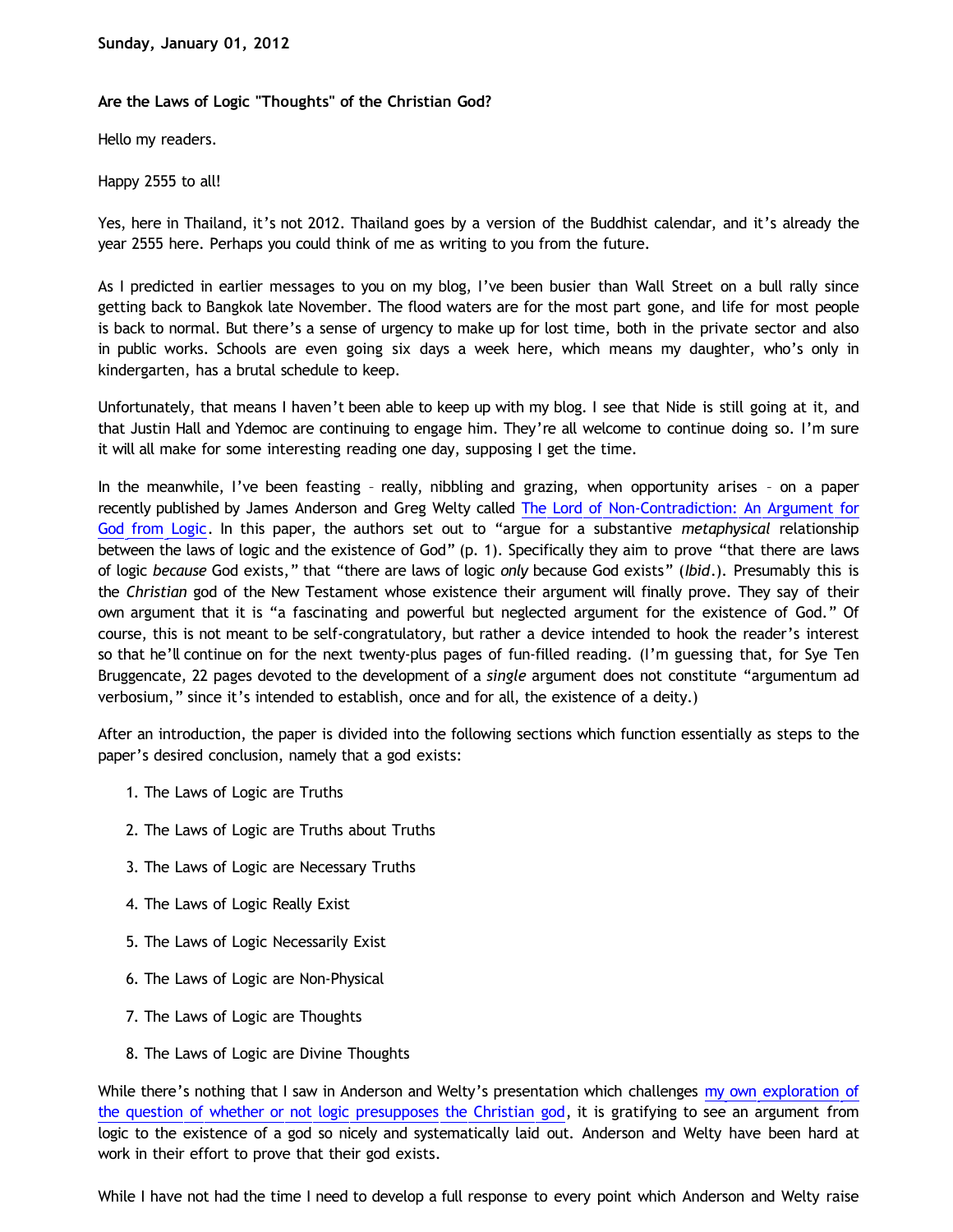in their piece, I did have some initial general concerns when I peruse their work. Of course, I have many, many objections to much of what I have read in their paper, but a more penetrating analysis of their paper will have to wait till another time.

For now, I just wanted to note some of the following concerns of mine, hopefully to get the discussion moving in the right direction.

**1. Necessary vs. Contingent:** Throughout their paper, Anderson and Welty clearly take the necessary-contingent dichotomy for granted. This distinction (dichotomy) plays a central role in the build-up to their desired conclusion (I found 20 instances of the word 'necessary' and 16 instance of the word 'contingent' , most of which are used in the context of the necessary-contingent dichotomy, throughout their paper). So granting the truth of the necessary-contingent appears to be vital to their conclusion. But if this dichotomy is rejected, how could one accept their paper's conclusion as they have set out to draw it?

Objectivism rejects the necessary-contingent dichotomy, and for many good reasons. Leonard Peikoff, in his essay "The Analytic-Synthetic Dichotomy," spells out those reasons, fundamentally arguing that the dichotomy and all its variants (including the necessary-contingent dichotomy) rest on a false theory of concepts. Given this fact, it is not surprising to find Christians making use of the necessary-contingent dichotomy in their theistic arguments, for Christianity itself (as I've pointed out numerous times before; see for instance [here](http://bahnsenburner.blogspot.com/2009/07/does-logic-presuppose-christian-god_04.html)) has no native theory of concepts, and thus as a worldview cannot account for conceptual thought. This can only mean, with regard to the necessary-contingent dichotomy, that Christian thinkers are at a profound disadvantage when it comes to detecting the epistemological defects of this commonly accepted mechanism of analyzing knowledge.

What struck me specifically in Anderson and Welty's paper is the fact that they seek to establish the laws of logic as "necessarily existent" on the one hand, and as "thoughts" on the other (see points 3 and 7 of their paper's outline above). Assuming the necessary-contingent dichotomy which underwrites much of Anderson and Welty's methodology, these two premises seem quite at odds with one another. Something that is " necessarily existent" is something that could not have failed to exist. Anderson and Welty make the first point explicitly when they say:

The Law of Non-Contradiction… *could not* have failed to exist—otherwise it could have failed to be true. (p. 19)

So the Law of Non-Contradiction must be something that is "necessarily existent."

They proceed to argue that "If the laws of logic are necessarily existent thoughts, they can only be the thoughts of a *necessarily existent mind*" (*Ibid.*). Anderson and Welty argue, in their characteristic way, that the laws of logic are "necessarily existent" and also that they are also "thoughts," but arguing that something is a "necessarily existent thought" seems to go beyond even the most generous charitableness. Thoughts cannot come into being unless a thinker thinks them, which means: thoughts are dependent on thinking. Also, thinking is *volitional* in nature: a thinker - especially a thinker that is a *free agent*, as the Christian god is supposed to be – must *choose* to think what it thinks. Given the fact that thinking is *volitional* in nature, any specific thought that a free thinking agent thinks cannot be "necessary" in the sense that it "*could not* have failed to exist," for supposing this would deny volition to said thinker. It would render said thinker to a mere automaton, a robot performing actions that it "needs" to perform given some extraneous constraints which hold it in check.

The result is that Anderson and Welty's argument, so far as I understand it, results in one of two very difficult binds: either the laws of logic are "necessarily existent thoughts" (in which case the thinker responsible for thinking them is not a free agent), or the deity which supposedly thinks the thoughts which we call "the laws of logic" is a free thinking agent (in which case its thoughts are volitional and consequently could have been different, which would mean that no thought it thinks could qualify as a "necessarily existent thought"). Neither alternative seems to jive well for Anderson and Welty's Christian position (since Christianity affirms the existence of a deity which can do whatever it pleases – cf. Ps. 115:3). Perhaps Anderson and Welty have built some prophylactic into their argument which safeguards against such uncomfortable outcomes, but from what I can tell in my reading, none is necessarily existent.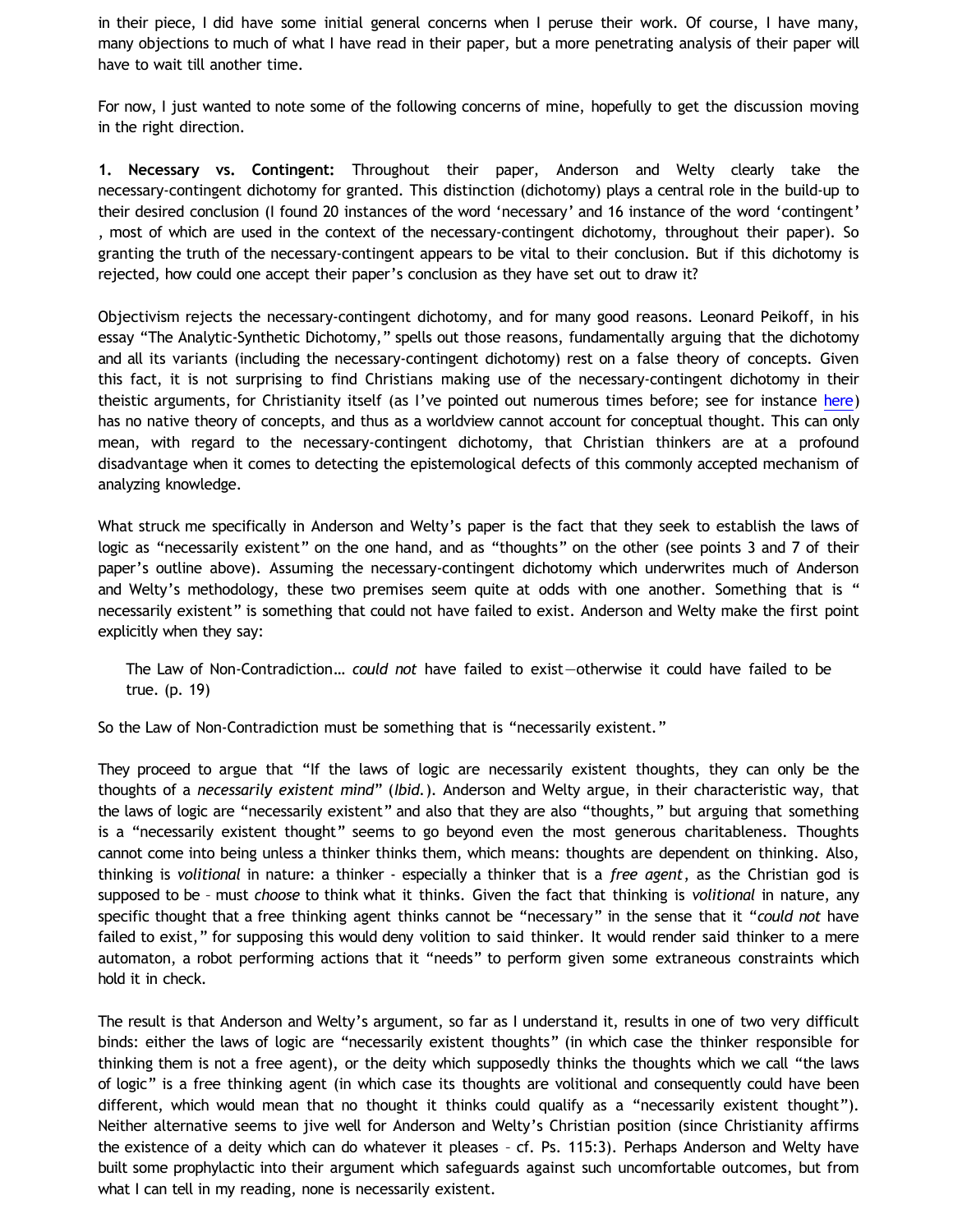**2. "Intuitions":** Also throughout the paper, there are several vague references to "intuitions," not only treating them as apparently unquestionable (maybe even *infallible*), but also suggesting a uniformity of intuitions among all thinkers which they nowhere establish. These "intuitions," which are never specified, appear to have a certain significance for the overall goal of their paper. For instance, on page 1, Anderson and Welty write:

The bulk of the paper will be concerned with establishing *what kind of things the laws of logic must be* for our most natural intuitions about them to be correct and for them to play the role in our intellectual activities that we take them to play.

I'm taking the "our" here in "our most natural intuitions" as intended to refer to human beings in general – to *all of us*; if it referred only to Anderson and Welty, readers might find their exercise to be of little interest: why care if Anderson's and Welty's most natural intuitions about the laws of logic are correct? On the other hand, if "our most natural intuitions" means *everyone's* "intuitions," then anyone reading this paper has a stake in its outcome. This latter interpretation seems to be what our authors have in mind.

Of course, what is meant by "intuition" as Anderson and Welty understand it, is of great significance here. They do not offer a definition, but I'm guessing that's because the notion is used as a matter of routine in the philosophical literature they prefer to read. Perhaps they are so accustomed to seeing the word used and granted casual legitimacy that it would seem silly to explain it. But even philosophers who invest the notion of intuition with philosophical validity are not monolithic in their view of what it is or how it operates. So if "our most natural intuitions" about logical principles have any bearing on the argument which Anderson and Welty are presenting, it might help readers like me to clarify their understanding on the matter.

I say this because I tend to be rather suspicious of the term 'intuition' to begin with. A standard dictionary definition of 'intuition' is "direct perception of truth," which might strike most readers as rather innocuous. But I'm an Objectivist, and as such, I recognize that what human beings perceive are *concrete objects*, while truth is *an aspect of identification*, which is a function of conceptual cognition and thus *post*-perceptual. In other words, on the Objectivist view, we do not perceive *truths*; rather, we perceive *objects* (specifically, primary-type objects – objects of which our senses give us perceptual awareness), and subsequently identify those objects using a conceptual method resulting in identifications which may be true or not true. To the extent that this analysis of what "direct perception of truth" means is correct (and without further clarification of the notion which endows the notion with better chances for philosophical solvency, I'd say it is correct), I'd say that appeals to "intuitions" need to be reconsidered in light of rational philosophy.

But thinkers who invoke "intuitions" might not have this definition in mind. Some hold "intuition" to denote some kind of *a priori* knowledge – knowledge that is supposedly known without any firsthand experiential participation of the knower in the knowing process. This is essentially the view that one "just knows" something, in which case questions like "How do you know?" simply do not apply, since there's really no epistemology to speak of in assessing (or accessing) such "knowledge." I'm quite persuaded that there is no such thing as "*a priori* knowledge," and tend to view appeals to "*a priori* knowledge" essentially as an admission on the part of the one making such appeals that he really doesn't know how he knows what he claims to know. (Sort of like John Frame, such as when he announces: "We know without knowing how we know" - [Presuppositional Apologetics: An Introduction \(Part I\)](http://www.thirdmill.org/files/english/html/pt/PT.h.Frame.Presupp.Apol.1.html).)

Still others hold that "intuition" refers to some kind of *a posteriori* knowledge, though don't be surprised when explanations of how one supposedly goes about collecting this kind of knowledge wax murky. Defenders of this understanding of "intuition" may have in mind some *automatized* item of knowledge; for in fact, the human mind does *automatize* many epistemological processes (consider your knowledge of how to tie your own shoes, or how you know not to touch a hot stove with your bare hands). But it does not follow from the mere fact that one has automatized the path to some ideational content that he holds as knowledge, that what he holds as knowledge is therefore true, or that the process which he has automatized in arriving at such ideational content is rational. Rationality has not only to do with the logic of the process, but also the objectivity of the inputs which are integrated by that process. The process by which we automatize a certain item of knowledge, is not automatically rational.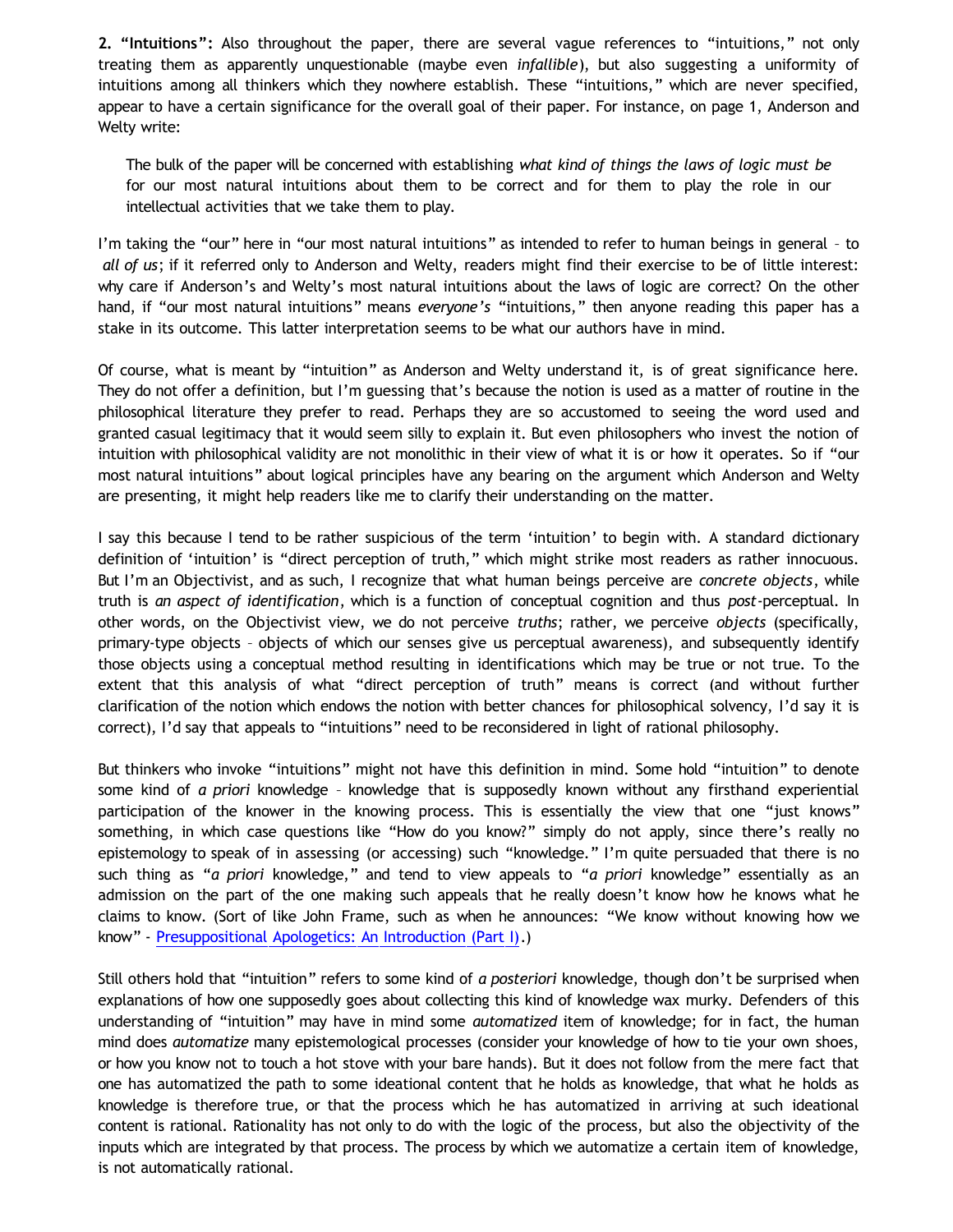But maybe I'm wrong on all this. Perhaps I'm just some dunderheaded Neanderthal who in his contemptible naï veté has the annoying habit of wincing when thinkers treat some unspecified mass of assumptions which they style "intuitions" as some kind of sacred bull that must be preserved and protected, as though their dismantling would mean the entire artifice of human thought will come crumbling down into a worthless heap.

Perhaps my detractors would find this view comforting. But I don't think so.

**3. Presuppositionalist Reaction:** My attention was first brought to Anderson and Welty's paper when I visited the blog [Choosing Hats](http://www.choosinghats.com/), where Chris Bolt had posted [an entry about the paper.](http://www.choosinghats.com/2011/12/the-lord-of-non-contradiction-an-argument-for-god-from-logic-by-james-anderson-and-greg-welty/) What I found most interesting here is a comment posted on the blog entry by Brian Knapp. In his comment, Knapp was responding to Mitch LeBlanc. LeBlanc had expressed pleasure with and enthusiasm for the paper in a previous comment. In his response to LeBlanc, Knapp announced that he "shall be the presupper who will criticize [Anderson and Welty' s] argument," which I would like to read when it's finally available.

In response to LeBlanc's statement that Anderson and Welty's paper is "a refreshing read," Knapp commented:

I will say you find this refreshing because it doesn't challenge your autonomy. Just because the argument is not transcendental in nature, there is no requirement for you (at least as far as the argument goes) to give up yourself as the standard of what is rational. That means you can evaluate the argument and toss it aside (or even accept it), and nothing will really change, as the argument doesn't prove the Triune God of the Bible exists – even if the argument is sound.

I find this curious in part because the under-title to [Anderson's blog](http://proginosko.wordpress.com/) (where he posted a link to the paper) reads: "Faltering Attempts to Think God's Thoughts After Him." "Autonomy" in presup-speak is typically contrasted with "analogical thinking," which John Frame defines as "Thinking in subjection to God's revelation and therefore thinking God's thoughts after him" (per his [A Van Til Glossary\)](http://www.frame-poythress.org/frame_articles/2000VanTilGlossary.html). Presumably the " analogical thinker" is still actually *thinking*, but apparently he's not allowed to think *his own* thoughts; or, rather, he is to make "God's thoughts" his own by accessing them somehow and giving them primacy in his overall cognitive activity (without question, according to [Bahnsen\)](http://www.cmfnow.com/articles/PA195.htm). And even though Anderson's blog indicates that he's doing his best to accomplish this, Knapp is essentially saying he's failed to do so in the paper he's put together with Welty. One wonders what Van Til would think of all this. But as Knapp indicates, hardcore V' illains will likely take abundant exception to the methodology employed by Anderson and Welty in their joint effort to prove the existence of their god. Knapp assures us that Anderson and Welty's "argument doesn't prove the Triune God of the Bible exists – even if the argument is sound." Having some familiarity with Anderson's background in apologetics, I'd think he'd have a lot to say in response to this. But this wouldn't be the first time that we saw more believer vs. believer conflict erupt with the [Choosing Hats](http://www.blogger.com/) crowd. A feud between [Jamin Hubner](http://realapologetics.org/about/about-jamin/) (to whose book *[The Portable Presuppositionalist](http://www.amazon.com/Portable-Presuppositionalist-Biblical-Apologetics-Century/dp/1439219915/ref=sr_1_1?ie=UTF8&s=books&qid=1251861597&sr=8-1)* several of Choosing Hats' "staff" have contributed writings) and [Triablogue's](http://www.blogger.com/) Steve Hays (see specifically [here](http://triablogue.blogspot.com/2011/11/jamin-hubner-posts.html)) and [TurretinFan](http://turretinfan.blogspot.com/search/label/Jamin%20Hubner) has been heating up in recent months.

Depending on what 'autonomy' specifically means (the notion of "yourself as the standard of what is rational" is more vague than helpful), I'd have to agree with Knapp's point that Anderson and Welty's paper offers nothing to challenge my "autonomy" (which I take to denote my ability *and willingness* to think for myself). But then again, nothing that Knapp or any member of the clan at [Choosing Hats](http://www.blogger.com/) has written does either. Or, for that matter, any presuppositionalist paper that I've read or argument that I've examined. Perhaps Knapp would say that my "autonomy" has been challenged and I just don't realize it. That would be the easy path to take.

While I am still examining Anderson and Welty's paper, and surely there are many other things to say in response to it, I have to say already that I'm quite sure I won't be persuaded by their argument. After all, the argument and its conclusion still leave us with *no alternative* but to *imagine* the god whose existence they are attempting to prove. While theists who delight in indulging in fantasies about "the supernatural" will no doubt have no problem with this, it signifies that the argument is a non-starter so far as rational philosophy is concerned. One can imagine all kinds of things in some realm "beyond" the one which actually exists. But at the end of the day the fact remains: what we imagine is merely imaginary.